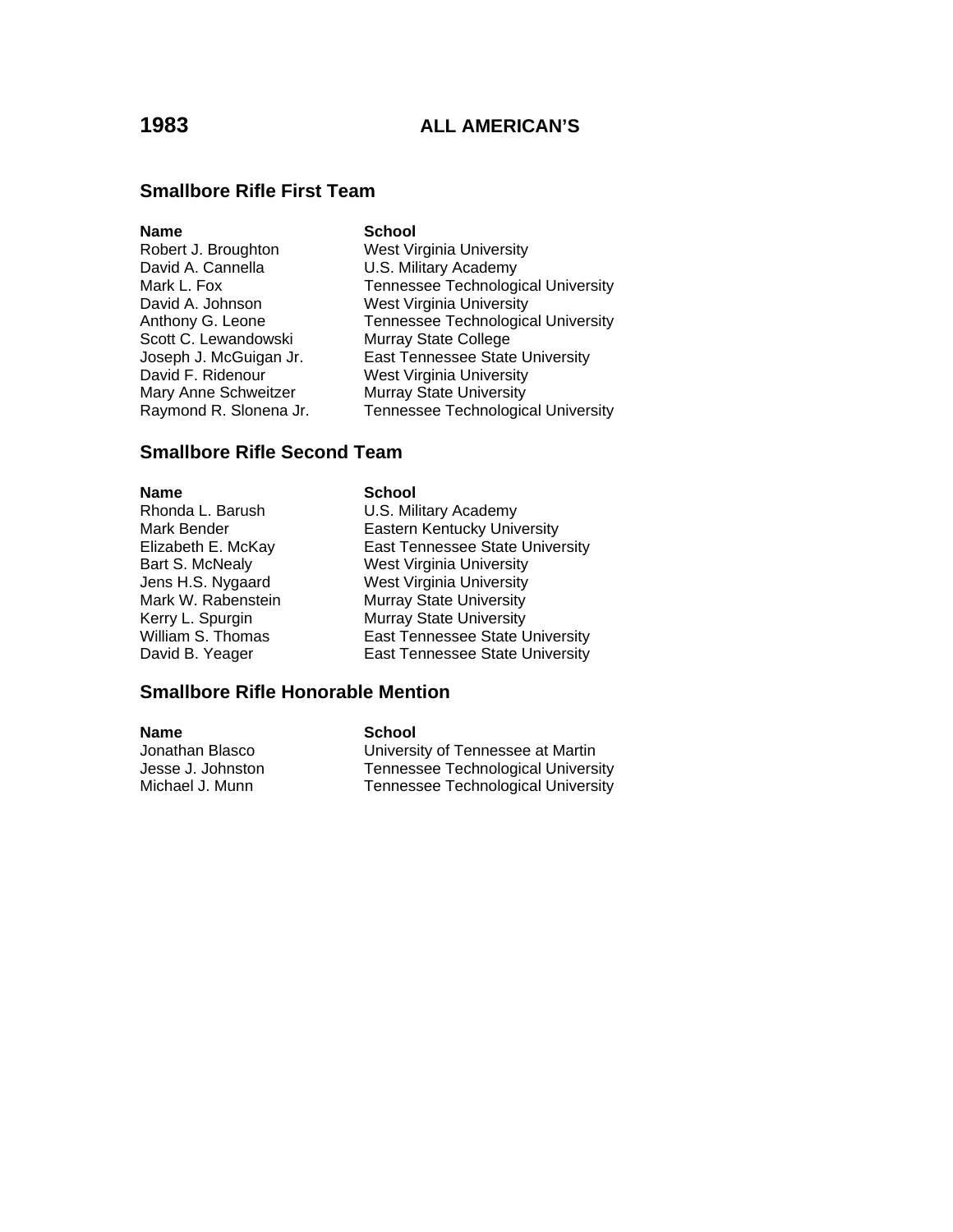## **Air Rifle First Team**

## **Name** School

David A. Johnson West Virginia University Scott C. Lewandowski Murray State University Bart S. McNealy West Virginia University David F. Ridenour West Virginia University Mary Anne Schweitzer Murray State University

David A. Cannella **U.S. Military Academy** Mark L. Fox Tennessee Technological University Anthony G. Leone Tennessee Technological University Elizabeth E. McKay East Tennessee State University Raymond R. Slonena Jr. Tennessee Technological University

## **Air Rifle Second Team**

## **Name** School

Mark Bender **Eastern Kentucky University** Robert J. Broughton West Virginia University Scott S. Campbell West Virginia University Kimberly A. Floer **Eastern Kentucky University**<br>James W. Hudson **Eastern Kentucky U.S. Naval Academy** U.S. Naval Academy Jesse J. Johnston Tennessee Technological University Michael J. Munn Tennessee Technological University Jens H.S. Nygaard West Virginia University Michael E. Rabenstein Murray State University David B. Yeager **East Tennessee State University** 

## **Air Rifle Honorable Mention**

**Name** School

Joseph J. McGuigan **East Tennessee State University** Kerry L. Spurgin Murray State University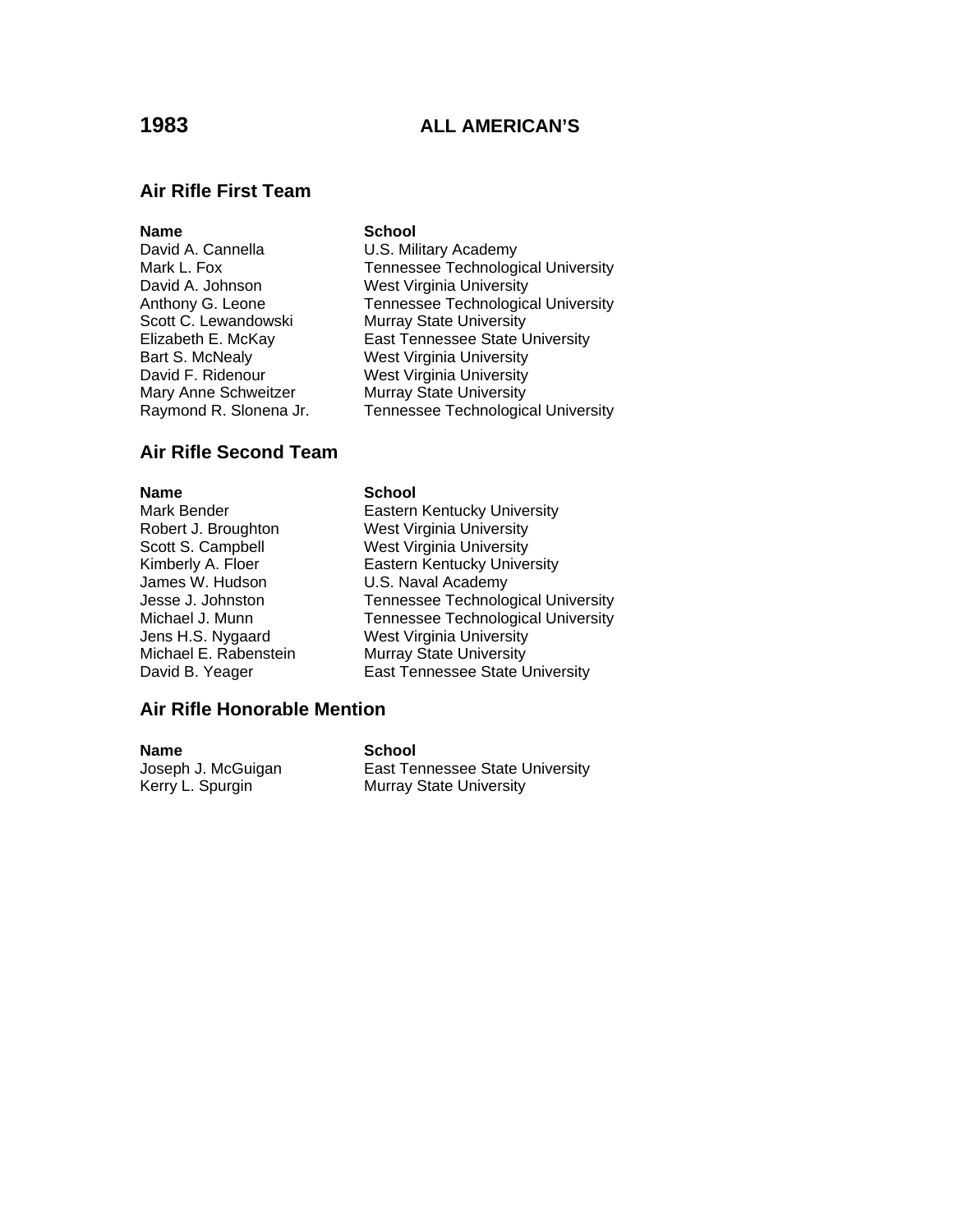## **Free Pistol First Team**

## **Name** School

Michael D. Boehle VI U.S. Naval Academy<br>
Matthew A. Bucholz The Citadel Matthew A. Bucholz<br>Joseph Mayo Paul A. Menninger U.S. Naval Academy<br>Eddie L. Norris U.S. Air Force Acade Richard K. Roberts<br>
James W. Wilhelm (U.S. Naval /

Massachusetts Institute of Technology Eddie L. Norris U.S. Air Force Academy University of Virginia Bradley J. Robert **U.S. Air Force Academy** U.S. Naval Academy

## **Standard Pistol First Team**

**Name School**<br>Michael D. Boehle VI **SCHOOL** Matthew A. Bucholz

U.S. Naval Academy<br>The Citadel Steven K. Collins Niagara Community College David W. Martin Massachusetts Institute of Technology Brian B. Meier **U.S. Air Force Academy** Eddie L. Norris **U.S.** Air Force Academy